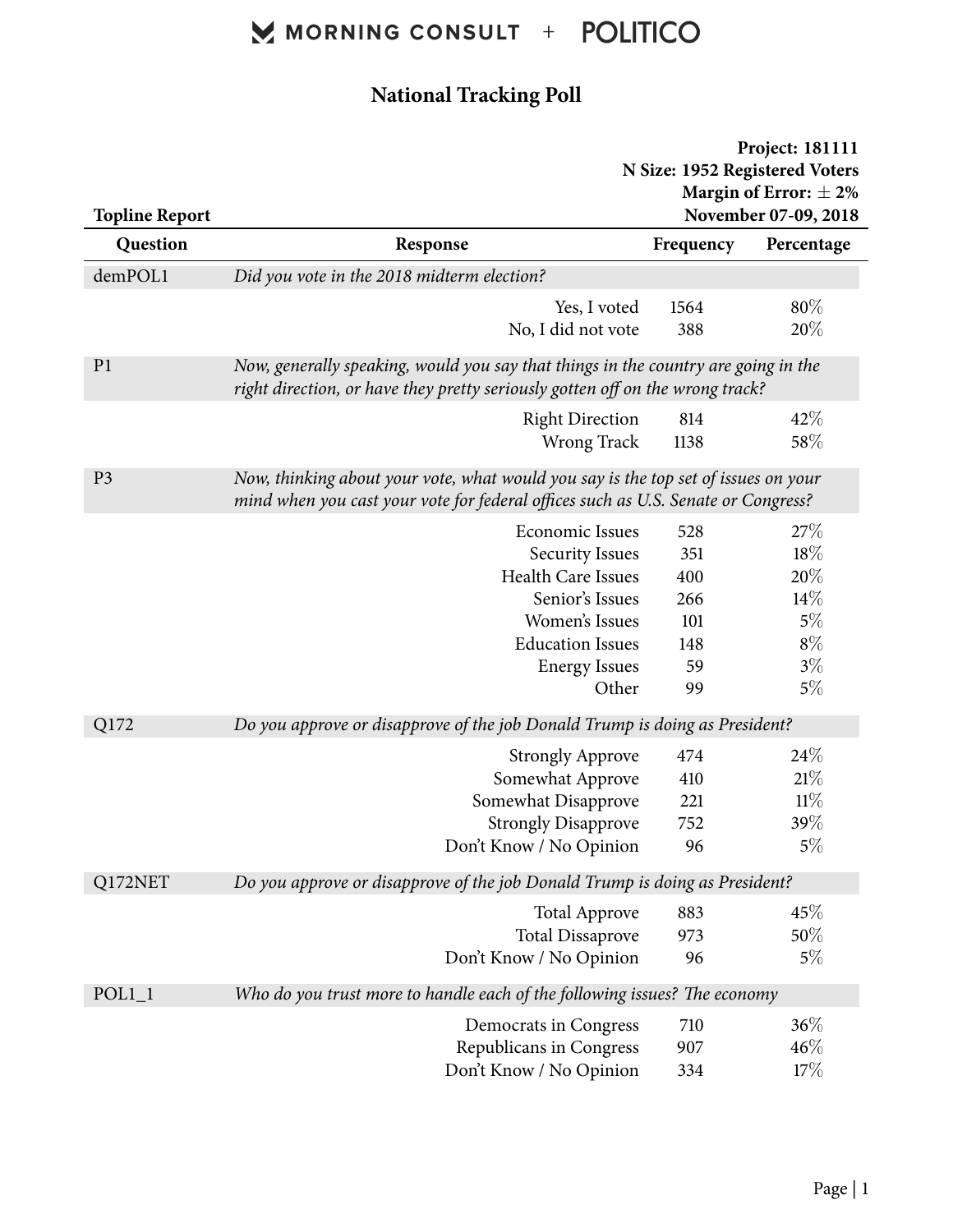| Question  | Response                                                                                                           | Frequency | Percentage |  |
|-----------|--------------------------------------------------------------------------------------------------------------------|-----------|------------|--|
| $POL1_2$  | Who do you trust more to handle each of the following issues? Jobs                                                 |           |            |  |
|           | Democrats in Congress                                                                                              | 723       | 37\%       |  |
|           | Republicans in Congress                                                                                            | 887       | 45%        |  |
|           | Don't Know / No Opinion                                                                                            | 342       | 18%        |  |
| $POL1_3$  | Who do you trust more to handle each of the following issues? Health care                                          |           |            |  |
|           | Democrats in Congress                                                                                              | 941       | 48\%       |  |
|           | Republicans in Congress                                                                                            | 689       | 35%        |  |
|           | Don't Know / No Opinion                                                                                            | 322       | 17%        |  |
| $POL1_4$  | Who do you trust more to handle each of the following issues? Immigration                                          |           |            |  |
|           | Democrats in Congress                                                                                              | 778       | 40%        |  |
|           | Republicans in Congress                                                                                            | 855       | 44%        |  |
|           | Don't Know / No Opinion                                                                                            | 318       | 16%        |  |
| $POL1_5$  | Who do you trust more to handle each of the following issues? The environment                                      |           |            |  |
|           | Democrats in Congress                                                                                              | 988       | 51%        |  |
|           | Republicans in Congress                                                                                            | 551       | 28%        |  |
|           | Don't Know / No Opinion                                                                                            | 414       | 21%        |  |
| $POL1_6$  | Who do you trust more to handle each of the following issues? Energy                                               |           |            |  |
|           | Democrats in Congress                                                                                              | 867       | 44\%       |  |
|           | Republicans in Congress                                                                                            | 678       | 35%        |  |
|           | Don't Know / No Opinion                                                                                            | 407       | 21%        |  |
| POL1 7    | Who do you trust more to handle each of the following issues? Education                                            |           |            |  |
|           | Democrats in Congress                                                                                              | 910       | 47%        |  |
|           | Republicans in Congress                                                                                            | 657       | 34%        |  |
|           | Don't Know / No Opinion                                                                                            | 385       | 20%        |  |
| $POL1_8$  | Who do you trust more to handle each of the following issues? National security                                    |           |            |  |
|           | Democrats in Congress                                                                                              | 674       | 35%        |  |
|           | Republicans in Congress                                                                                            | 948       | 49%        |  |
|           | Don't Know / No Opinion                                                                                            | 330       | 17%        |  |
| $POL1_9$  | Who do you trust more to handle each of the following issues? Sexual harassment and<br>misconduct in the workplace |           |            |  |
|           | Democrats in Congress                                                                                              | 888       | 45%        |  |
|           | Republicans in Congress                                                                                            | 513       | 26%        |  |
|           | Don't Know / No Opinion                                                                                            | 552       | 28%        |  |
| $POL1_10$ | Who do you trust more to handle each of the following issues? Gun policy                                           |           |            |  |
|           | Democrats in Congress                                                                                              | 764       | 39%        |  |
|           | Republicans in Congress                                                                                            | 838       | 43\%       |  |
|           | Don't Know / No Opinion                                                                                            | 350       | 18%        |  |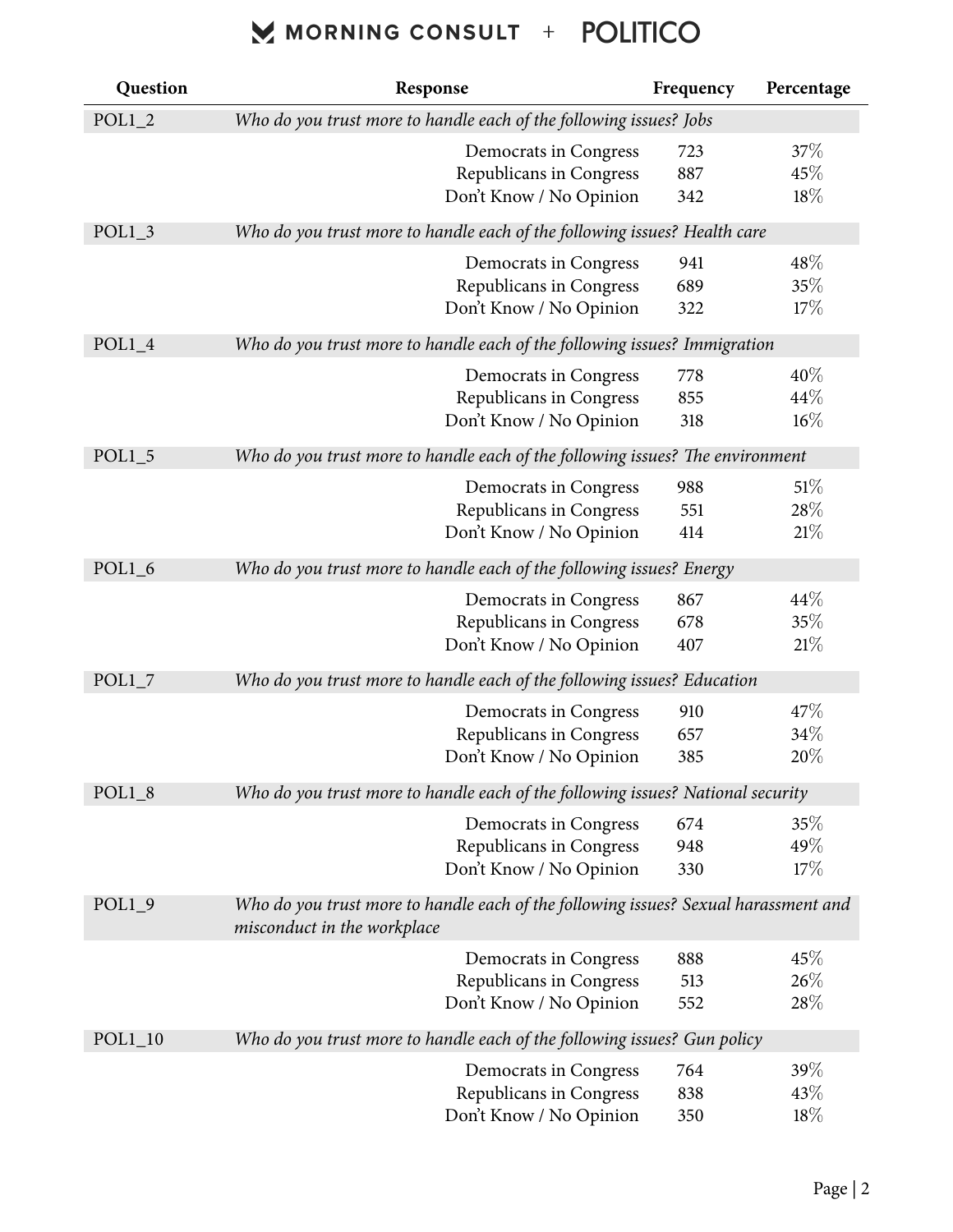| Question | Response                                                                                                                                                                                                                            | Frequency | Percentage |
|----------|-------------------------------------------------------------------------------------------------------------------------------------------------------------------------------------------------------------------------------------|-----------|------------|
| $POL2_1$ | How important of a priority should each of the following be for Congress? Passing a<br>healthcare reform bill                                                                                                                       |           |            |
|          | A top priority                                                                                                                                                                                                                      | 1045      | 54\%       |
|          | An important, but lower priority                                                                                                                                                                                                    | 491       | 25%        |
|          | Not too important a priority                                                                                                                                                                                                        | 145       | 7%         |
|          | Should not be done                                                                                                                                                                                                                  | 107       | 5%         |
|          | Don't know/No opinion                                                                                                                                                                                                               | 165       | $8\%$      |
| $POL2_2$ | How important of a priority should each of the following be for Congress?<br>Investigating some of President Trumps campaign officials for alleged connections or<br>contacts with the Russian government during the 2016 elections |           |            |
|          | A top priority                                                                                                                                                                                                                      | 679       | 35%        |
|          | An important, but lower priority                                                                                                                                                                                                    | 341       | 17%        |
|          | Not too important a priority                                                                                                                                                                                                        | 302       | 15%        |
|          | Should not be done                                                                                                                                                                                                                  | 465       | 24%        |
|          | Don't know/No opinion                                                                                                                                                                                                               | 166       | $8\%$      |
| $POL2_3$ | How important of a priority should each of the following be for Congress? Reforming<br>entitlement programs like Medicare and Social Security                                                                                       |           |            |
|          | A top priority                                                                                                                                                                                                                      | 833       | 43%        |
|          | An important, but lower priority                                                                                                                                                                                                    | 511       | 26%        |
|          | Not too important a priority                                                                                                                                                                                                        | 178       | $9\%$      |
|          | Should not be done                                                                                                                                                                                                                  | 245       | 13%        |
|          | Don't know/No opinion                                                                                                                                                                                                               | 184       | $9\%$      |
| $POL2_4$ | How important of a priority should each of the following be for Congress? Passing an<br>infrastructure spending bill                                                                                                                |           |            |
|          | A top priority                                                                                                                                                                                                                      | 666       | 34%        |
|          | An important, but lower priority                                                                                                                                                                                                    | 744       | 38%        |
|          | Not too important a priority                                                                                                                                                                                                        | 226       | $12\%$     |
|          | Should not be done                                                                                                                                                                                                                  | 40        | $2\%$      |
|          | Don't know/No opinion                                                                                                                                                                                                               | 276       | 14%        |
| $POL2_5$ | How important of a priority should each of the following be for Congress? Passing a<br>bill to reform regulations on banks and financial services companies                                                                         |           |            |
|          | A top priority                                                                                                                                                                                                                      | 553       | 28\%       |
|          | An important, but lower priority                                                                                                                                                                                                    | 714       | 37%        |
|          | Not too important a priority                                                                                                                                                                                                        | 364       | 19%        |
|          | Should not be done                                                                                                                                                                                                                  | 89        | $5\%$      |
|          | Don't know/No opinion                                                                                                                                                                                                               | 232       | $12\%$     |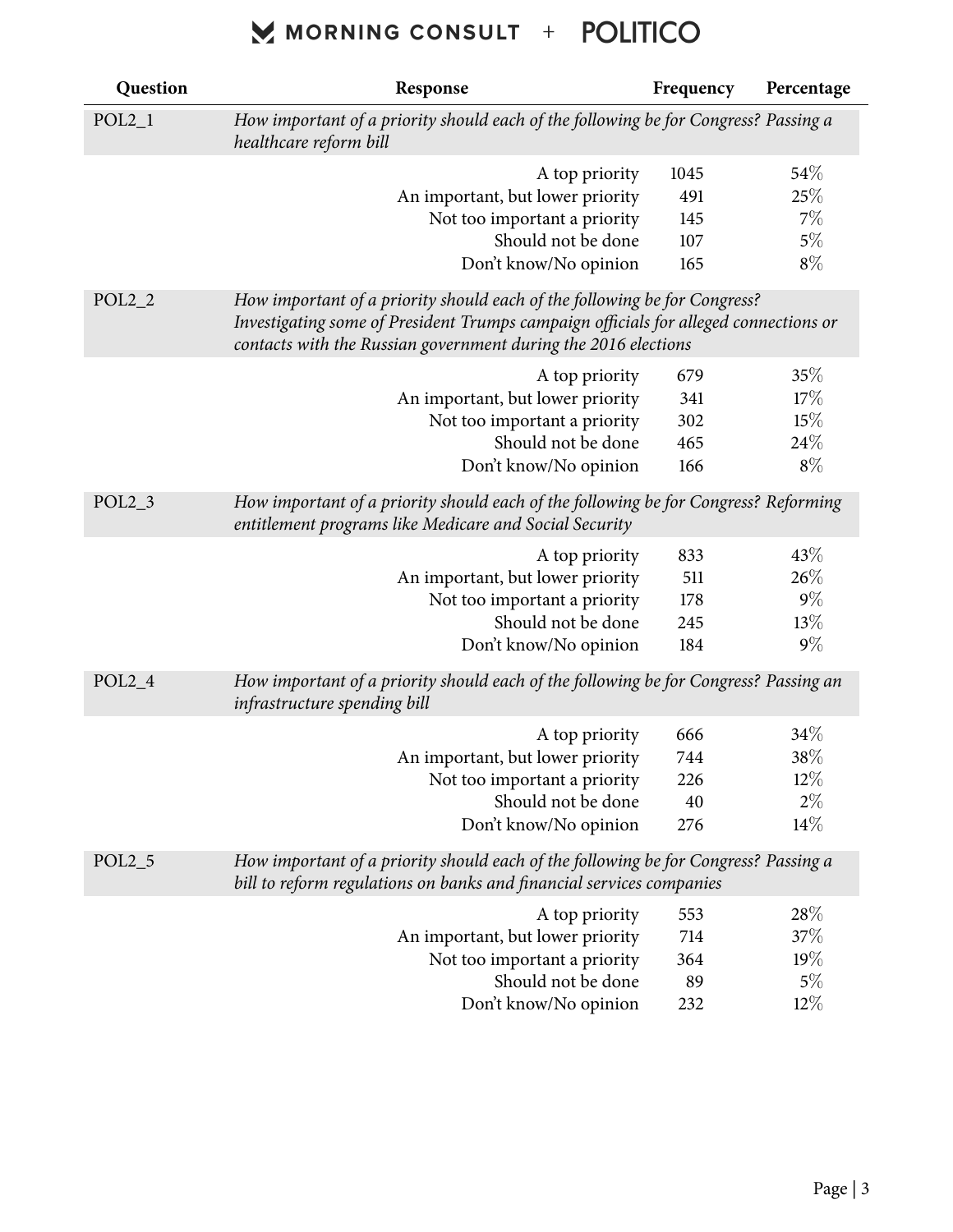| Question  | Response                                                                                                                                                                                                                                               | Frequency | Percentage |
|-----------|--------------------------------------------------------------------------------------------------------------------------------------------------------------------------------------------------------------------------------------------------------|-----------|------------|
| $POL2_6$  | How important of a priority should each of the following be for Congress? Passing an<br>immigration reform bill                                                                                                                                        |           |            |
|           | A top priority                                                                                                                                                                                                                                         | 866       | 44\%       |
|           | An important, but lower priority                                                                                                                                                                                                                       | 539       | 28%        |
|           | Not too important a priority                                                                                                                                                                                                                           | 254       | 13%        |
|           | Should not be done                                                                                                                                                                                                                                     | 105       | $5\%$      |
|           | Don't know/No opinion                                                                                                                                                                                                                                  | 188       | 10%        |
| $POL2_7$  | How important of a priority should each of the following be for Congress?<br>Constructing a wall along the U.S. / Mexico border                                                                                                                        |           |            |
|           | A top priority                                                                                                                                                                                                                                         | 529       | 27\%       |
|           | An important, but lower priority                                                                                                                                                                                                                       | 333       | 17%        |
|           | Not too important a priority                                                                                                                                                                                                                           | 255       | 13%        |
|           | Should not be done                                                                                                                                                                                                                                     | 705       | 36%        |
|           | Don't know/No opinion                                                                                                                                                                                                                                  | 130       | 7%         |
| $POL2_8$  | How important of a priority should each of the following be for Congress? Passing a<br>bill that grants young people who were brought to the United States illegally when they<br>were children, often with their parents, protection from deportation |           |            |
|           | A top priority                                                                                                                                                                                                                                         | 584       | 30%        |
|           | An important, but lower priority                                                                                                                                                                                                                       | 532       | 27%        |
|           | Not too important a priority                                                                                                                                                                                                                           | 288       | 15%        |
|           | Should not be done                                                                                                                                                                                                                                     | 358       | 18%        |
|           | Don't know/No opinion                                                                                                                                                                                                                                  | 191       | $10\%$     |
| $POL2_9$  | How important of a priority should each of the following be for Congress? Reducing<br>the federal budget deficit                                                                                                                                       |           |            |
|           | A top priority                                                                                                                                                                                                                                         | 1049      | 54%        |
|           | An important, but lower priority                                                                                                                                                                                                                       | 573       | 29%        |
|           | Not too important a priority                                                                                                                                                                                                                           | 128       | $7\%$      |
|           | Should not be done                                                                                                                                                                                                                                     | 29        | $1\%$      |
|           | Don't know/No opinion                                                                                                                                                                                                                                  | 174       | $9\%$      |
| $POL2_10$ | How important of a priority should each of the following be for Congress? Passing<br>legislation placing additional restrictions on gun ownership                                                                                                      |           |            |
|           | A top priority                                                                                                                                                                                                                                         | 721       | 37%        |
|           | An important, but lower priority                                                                                                                                                                                                                       | 370       | $19\%$     |
|           | Not too important a priority                                                                                                                                                                                                                           | 251       | 13%        |
|           | Should not be done                                                                                                                                                                                                                                     | 468       | 24\%       |
|           | Don't know/No opinion                                                                                                                                                                                                                                  | 142       | $7\%$      |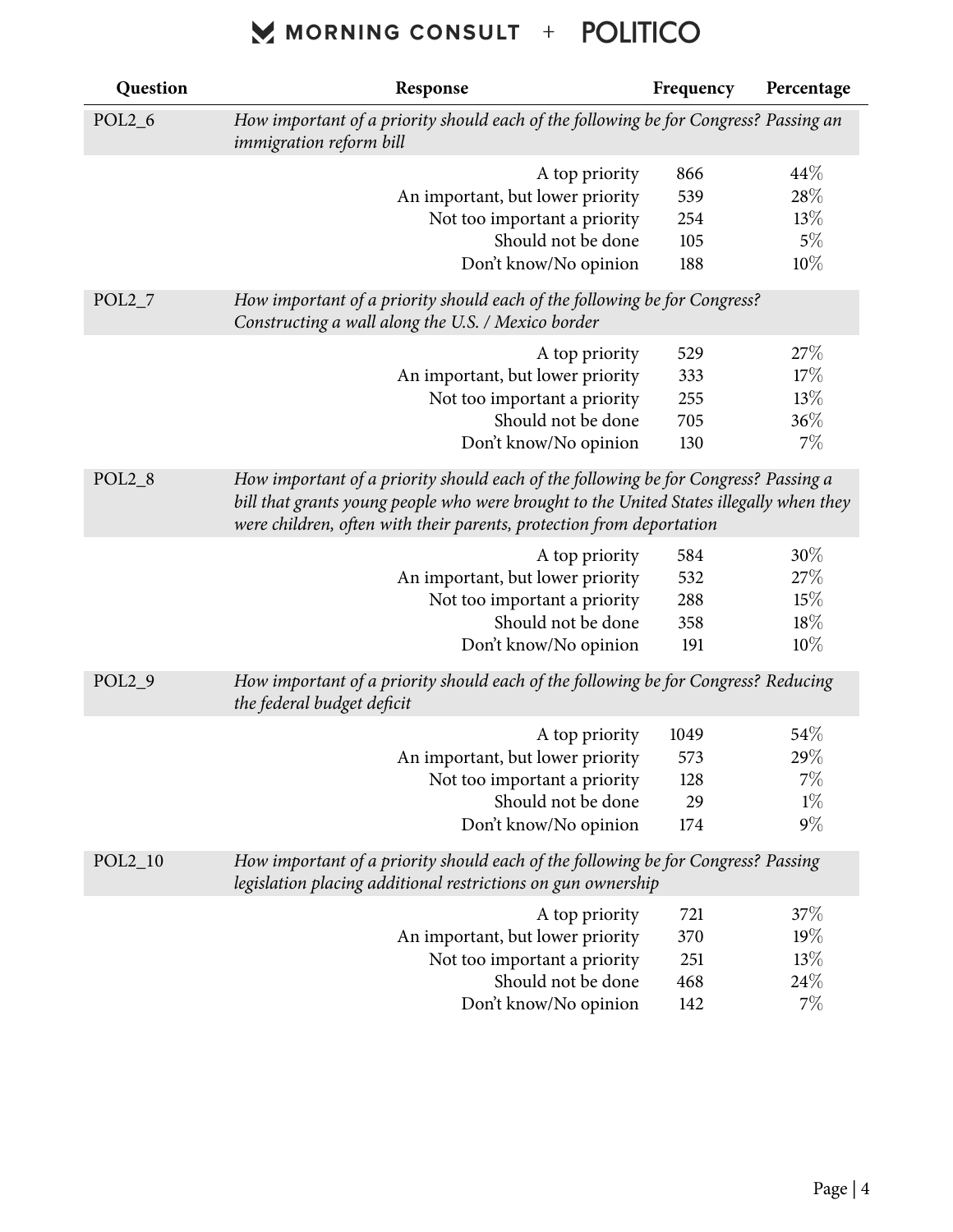| Question         | Response                                                                                                                                                                                                   | Frequency | Percentage |  |
|------------------|------------------------------------------------------------------------------------------------------------------------------------------------------------------------------------------------------------|-----------|------------|--|
| $POL3_1$         | How much have you seen, read or heard about each of the following? Democrats<br>winning the majority in the House of Representatives in the 2018 midterm elections                                         |           |            |  |
|                  | A lot                                                                                                                                                                                                      | 1012      | 52%        |  |
|                  | Some                                                                                                                                                                                                       | 555       | 28\%       |  |
|                  | Not much                                                                                                                                                                                                   | 208       | 11%        |  |
|                  | Nothing at all                                                                                                                                                                                             | 177       | $9\%$      |  |
| $POL3_2$         | How much have you seen, read or heard about each of the following? Republicans<br>keeping the majority in the Senate in the 2018 midterm elections                                                         |           |            |  |
|                  | A lot                                                                                                                                                                                                      | 903       | 46%        |  |
|                  | Some                                                                                                                                                                                                       | 601       | 31%        |  |
|                  | Not much                                                                                                                                                                                                   | 251       | 13%        |  |
|                  | Nothing at all                                                                                                                                                                                             | 198       | 10%        |  |
| $POL3_3$         | How much have you seen, read or heard about each of the following? Jeff Sessions<br>resigning his position as Attorney General.                                                                            |           |            |  |
|                  | A lot                                                                                                                                                                                                      | 678       | 35%        |  |
|                  | Some                                                                                                                                                                                                       | 611       | 31%        |  |
|                  | Not much                                                                                                                                                                                                   | 349       | $18\%$     |  |
|                  | Nothing at all                                                                                                                                                                                             | 314       | $16\%$     |  |
| POL <sub>4</sub> | Which of the following best describes how you feel about Democrats winning the<br>majority in the House of Representatives in the 2018 midterm elections?                                                  |           |            |  |
|                  | Angry                                                                                                                                                                                                      | 134       | 7%         |  |
|                  | Dissatisfied, but not angry                                                                                                                                                                                | 638       | $33\%$     |  |
|                  | Satisfied                                                                                                                                                                                                  | 455       | 23%        |  |
|                  | Excited                                                                                                                                                                                                    | 496       | 25%        |  |
|                  | Don't Know/No Opinion                                                                                                                                                                                      | 229       | $12\%$     |  |
| POL <sub>5</sub> | Which of the following best describes how you feel about Republicans keeping the<br>majority in the Senate in the 2018 midterm elections?                                                                  |           |            |  |
|                  | Angry                                                                                                                                                                                                      | 230       | $12\%$     |  |
|                  | Dissatisfied, but not angry                                                                                                                                                                                | 629       | 32\%       |  |
|                  | Satisfied                                                                                                                                                                                                  | 492       | 25%        |  |
|                  | Excited                                                                                                                                                                                                    | 362       | 19%        |  |
|                  | Don't Know/No Opinion                                                                                                                                                                                      | 238       | $12\%$     |  |
| POL <sub>6</sub> | Which of the following statements comes closest to your view regarding Democrats<br>winning the majority in the House of Representatives in the 2018 midterm elections,<br>even if none are exactly right? |           |            |  |
|                  | It is a good thing for the country                                                                                                                                                                         | 822       | 42%        |  |
|                  | It is neither a good nor bad thing for the country                                                                                                                                                         | 356       | $18\%$     |  |
|                  | It is a bad thing for the country                                                                                                                                                                          | 513       | 26%        |  |
|                  | Don't Know/No Opinion                                                                                                                                                                                      | 261       | 13%        |  |
|                  |                                                                                                                                                                                                            |           |            |  |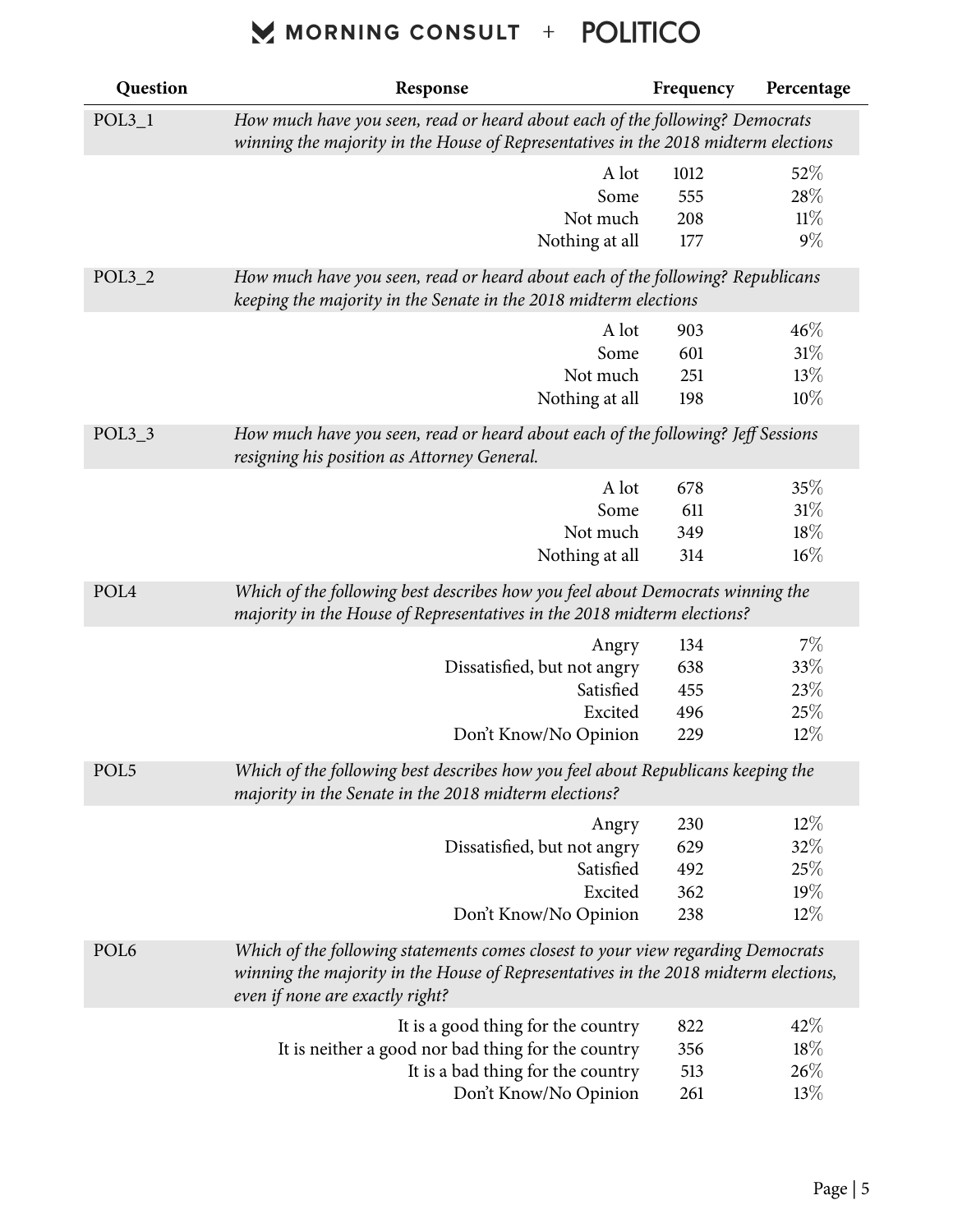| Question          | Response                                                                                                                                                                                                                                                                                   | Frequency | Percentage |
|-------------------|--------------------------------------------------------------------------------------------------------------------------------------------------------------------------------------------------------------------------------------------------------------------------------------------|-----------|------------|
| POL7              | Which of the following statements comes closest to your view regarding Republicans<br>keeping the majority in the Senate in the 2018 midterm elections, even if none are<br>exactly right?                                                                                                 |           |            |
|                   | It is a good thing for the country                                                                                                                                                                                                                                                         | 717       | 37%        |
|                   | It is neither a good nor bad thing for the country                                                                                                                                                                                                                                         | 423       | 22%        |
|                   | It is a bad thing for the country                                                                                                                                                                                                                                                          | 556       | 28%        |
|                   | Don't Know/No Opinion                                                                                                                                                                                                                                                                      | 255       | 13%        |
| POL <sub>8</sub>  | Do you think Congress will work better, about the same, or worse with Democrats<br>controlling the House of Representatives and Republicans controlling the Senate?                                                                                                                        |           |            |
|                   | <b>Better</b>                                                                                                                                                                                                                                                                              | 484       | 25%        |
|                   | About the same                                                                                                                                                                                                                                                                             | 593       | 30%        |
|                   | Worse                                                                                                                                                                                                                                                                                      | 566       | 29%        |
|                   | Don't Know/No Opinion                                                                                                                                                                                                                                                                      | 309       | $16\%$     |
| POL9              | As you may know, the first step toward removing a president from office is<br>impeachment. When Democrats take control of the House of Representatives in<br>January, do you believe Congress should or should not begin impeachment<br>proceedings to remove President Trump from office? |           |            |
|                   | Yes, Congress should begin impeachment proceedings                                                                                                                                                                                                                                         | 634       | 33%        |
|                   | No, Congress should not begin impeachment<br>proceedings                                                                                                                                                                                                                                   | 989       | 51%        |
|                   | Don't Know/No Opinion                                                                                                                                                                                                                                                                      | 329       | 17%        |
| POL <sub>10</sub> | As you may know, Nancy Pelosi is the Minority Leader for the Democratic Party in<br>the House of Representatives and was formerly the Speaker of the House. When<br>Democrats take control of the House of Representatives in January, do you believe<br>Nancy Pelosi should:              |           |            |
|                   | Be made Speaker of the House                                                                                                                                                                                                                                                               | 510       | 26%        |
|                   | Not be made Speaker of the House                                                                                                                                                                                                                                                           | 896       | 46%        |
|                   | Don't Know/No Opinion                                                                                                                                                                                                                                                                      | 546       | 28\%       |
| POL11             | If your member of Congress voted for Nancy Pelosi to be Speaker of the House, would<br>you be more or less likely to vote for that person in 2020, or would it not make much<br>difference either way?                                                                                     |           |            |
|                   | Much more likely                                                                                                                                                                                                                                                                           | 157       | $8\%$      |
|                   | Somewhat more likely                                                                                                                                                                                                                                                                       | 202       | 10%        |
|                   | Somewhat less likely                                                                                                                                                                                                                                                                       | 202       | 10%        |
|                   | Much less likely                                                                                                                                                                                                                                                                           | 479       | 25%        |
|                   | No difference either way                                                                                                                                                                                                                                                                   | 587       | 30%        |
|                   | Don't Know/No Opinion                                                                                                                                                                                                                                                                      | 326       | 17%        |
|                   |                                                                                                                                                                                                                                                                                            |           |            |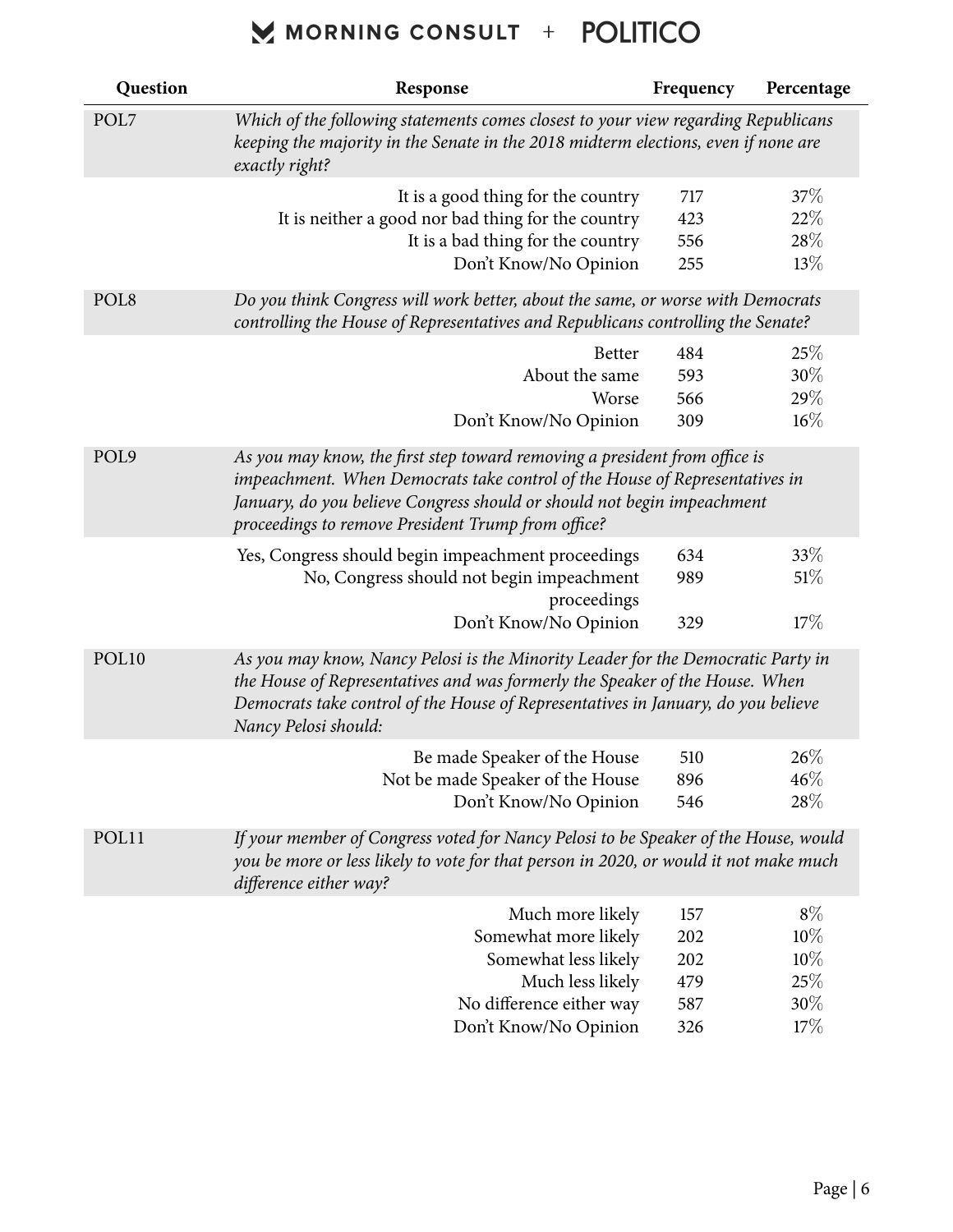| Question | Response                                                                                                 | Frequency        | Percentage |
|----------|----------------------------------------------------------------------------------------------------------|------------------|------------|
| POL12    | Of the following, who is your first choice to be the 2020 Democratic nominee for<br>President? $(N=733)$ |                  |            |
|          | Joe Biden                                                                                                | 192              | 26%        |
|          | <b>Bernie Sanders</b>                                                                                    | 138              | 19%        |
|          | Elizabeth Warren                                                                                         | 39               | $5\%$      |
|          | <b>Beto ORourke</b>                                                                                      | 59               | $8\%$      |
|          | Cory Booker                                                                                              | 24               | $3\%$      |
|          | Kamala Harris                                                                                            | 26               | $4\%$      |
|          | Sherrod Brown                                                                                            | 5                | $1\%$      |
|          | Amy Klobuchar                                                                                            | 6                | $1\%$      |
|          | Kirsten Gillibrand                                                                                       | 6                | $1\%$      |
|          | Eric Holder                                                                                              | 3                | $0\%$      |
|          | Andrew Cuomo                                                                                             | 11               | $1\%$      |
|          | John Delaney                                                                                             | $\boldsymbol{2}$ | $0\%$      |
|          | Deval Patrick                                                                                            | $\overline{2}$   | $0\%$      |
|          | Julin Castro                                                                                             | 6                | $1\%$      |
|          | Gavin Newsom                                                                                             | 8                | $1\%$      |
|          | Eric Garcetti                                                                                            | $\overline{4}$   | $1\%$      |
|          | Michael Avenatti                                                                                         | $\overline{c}$   | $0\%$      |
|          | <b>Steve Bullock</b>                                                                                     | 7                | $1\%$      |
|          | Howard Schultz                                                                                           | $\overline{4}$   | $1\%$      |
|          | Michael Bloomberg                                                                                        | 15               | $2\%$      |
|          | Other                                                                                                    | 21               | $3\%$      |
|          | Don't Know/No Opinion                                                                                    | 153              | $21\%$     |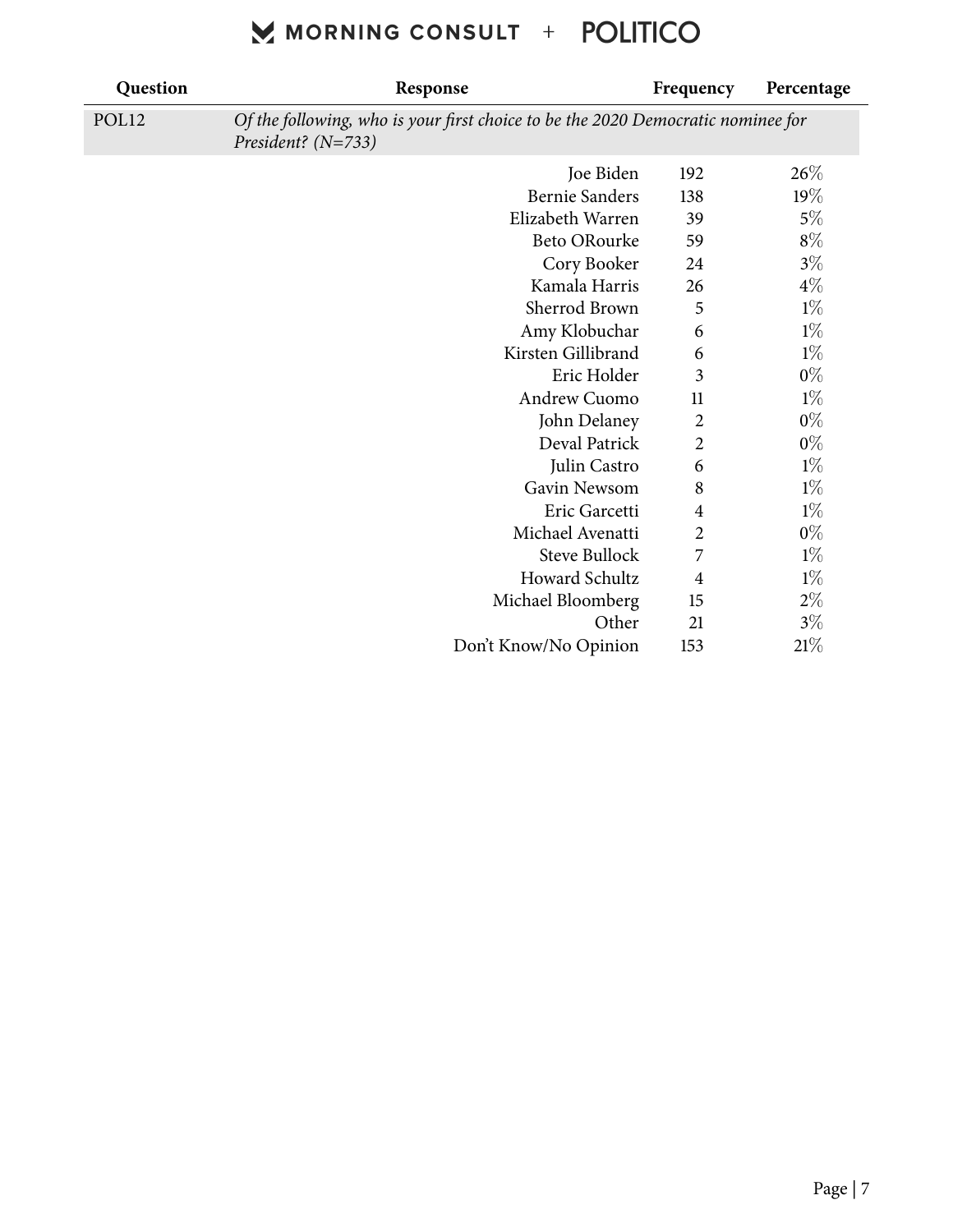| Question     | Response                                                                                                                                                                                                                                                                                                                                                                                                                                                                                                                                        | Frequency | Percentage |  |  |
|--------------|-------------------------------------------------------------------------------------------------------------------------------------------------------------------------------------------------------------------------------------------------------------------------------------------------------------------------------------------------------------------------------------------------------------------------------------------------------------------------------------------------------------------------------------------------|-----------|------------|--|--|
| POL13        | And of the following, who is your second choice to be the 2020 Democratic nominee<br>for President? $(N=733)$                                                                                                                                                                                                                                                                                                                                                                                                                                   |           |            |  |  |
|              | Joe Biden                                                                                                                                                                                                                                                                                                                                                                                                                                                                                                                                       | 148       | 20%        |  |  |
|              | <b>Bernie Sanders</b>                                                                                                                                                                                                                                                                                                                                                                                                                                                                                                                           | 119       | 16%        |  |  |
|              | Elizabeth Warren                                                                                                                                                                                                                                                                                                                                                                                                                                                                                                                                | 65        | $9\%$      |  |  |
|              | Beto O'Rourke                                                                                                                                                                                                                                                                                                                                                                                                                                                                                                                                   | 59        | $8\%$      |  |  |
|              | Cory Booker                                                                                                                                                                                                                                                                                                                                                                                                                                                                                                                                     | 42        | $6\%$      |  |  |
|              | Kamala Harris                                                                                                                                                                                                                                                                                                                                                                                                                                                                                                                                   | 25        | $3\%$      |  |  |
|              | Sherrod Brown                                                                                                                                                                                                                                                                                                                                                                                                                                                                                                                                   | 6         | $1\%$      |  |  |
|              | Amy Klobuchar                                                                                                                                                                                                                                                                                                                                                                                                                                                                                                                                   | 9         | $1\%$      |  |  |
|              | Kirsten Gillibrand                                                                                                                                                                                                                                                                                                                                                                                                                                                                                                                              | 19        | $3\%$      |  |  |
|              | Eric Holder                                                                                                                                                                                                                                                                                                                                                                                                                                                                                                                                     | 9         | $1\%$      |  |  |
|              | Andrew Cuomo                                                                                                                                                                                                                                                                                                                                                                                                                                                                                                                                    | 17        | $2\%$      |  |  |
|              | John Delaney                                                                                                                                                                                                                                                                                                                                                                                                                                                                                                                                    | 6         | $1\%$      |  |  |
|              | Julian Castro                                                                                                                                                                                                                                                                                                                                                                                                                                                                                                                                   | $\,8\,$   | $1\%$      |  |  |
|              | Gavin Newsom                                                                                                                                                                                                                                                                                                                                                                                                                                                                                                                                    | 7         | $1\%$      |  |  |
|              | Eric Garcetti                                                                                                                                                                                                                                                                                                                                                                                                                                                                                                                                   | 6         | $1\%$      |  |  |
|              | Michael Avenatti                                                                                                                                                                                                                                                                                                                                                                                                                                                                                                                                | 7         | $1\%$      |  |  |
|              | <b>Steve Bullock</b>                                                                                                                                                                                                                                                                                                                                                                                                                                                                                                                            | 6         | $1\%$      |  |  |
|              | Howard Schultz                                                                                                                                                                                                                                                                                                                                                                                                                                                                                                                                  | 8         | $1\%$      |  |  |
|              | Michael Bloomberg                                                                                                                                                                                                                                                                                                                                                                                                                                                                                                                               | 25        | $3\%$      |  |  |
|              | Other                                                                                                                                                                                                                                                                                                                                                                                                                                                                                                                                           | 61        | $8\%$      |  |  |
|              | Don't Know/No Opinion                                                                                                                                                                                                                                                                                                                                                                                                                                                                                                                           | 80        | 11%        |  |  |
| indPresApp_4 | Next we will look at a list of names that are active in politics. It is a long list, please<br>take the time to go through the list carefully and give an individual answer for each<br>name below. For each person, please indicate if you have a Very Favorable, Somewhat<br>Favorable, Somewhat Unfavorable, or Very Unfavorable opinion of each. If you have<br>heard of the person, but do not have an opinion, please mark "Heard Of, No Opinion".<br>If you have not heard of the person, please mark "Never Heard Of.": Mitch McConnell |           |            |  |  |
|              | Total Favorable                                                                                                                                                                                                                                                                                                                                                                                                                                                                                                                                 | 426       | 22%        |  |  |
|              | Total Unfavorable                                                                                                                                                                                                                                                                                                                                                                                                                                                                                                                               | 734       | 38\%       |  |  |
|              | Heard Of, No Opinion / Never Heard Of                                                                                                                                                                                                                                                                                                                                                                                                                                                                                                           | 792       | 41%        |  |  |
| indPresApp_5 | Favorability for: Paul Ryan                                                                                                                                                                                                                                                                                                                                                                                                                                                                                                                     |           |            |  |  |
|              | Total Favorable                                                                                                                                                                                                                                                                                                                                                                                                                                                                                                                                 | 602       | 31%        |  |  |
|              | Total Unfavorable                                                                                                                                                                                                                                                                                                                                                                                                                                                                                                                               | 788       | $40\%$     |  |  |
|              | Heard Of, No Opinion / Never Heard Of                                                                                                                                                                                                                                                                                                                                                                                                                                                                                                           | 562       | 29%        |  |  |
| indPresApp_6 | Favorability for: Nancy Pelosi                                                                                                                                                                                                                                                                                                                                                                                                                                                                                                                  |           |            |  |  |
|              | Total Favorable                                                                                                                                                                                                                                                                                                                                                                                                                                                                                                                                 | 553       | 28%        |  |  |
|              | Total Unfavorable                                                                                                                                                                                                                                                                                                                                                                                                                                                                                                                               | 928       | 48%        |  |  |
|              | Heard Of, No Opinion / Never Heard Of                                                                                                                                                                                                                                                                                                                                                                                                                                                                                                           | 471       | 24\%       |  |  |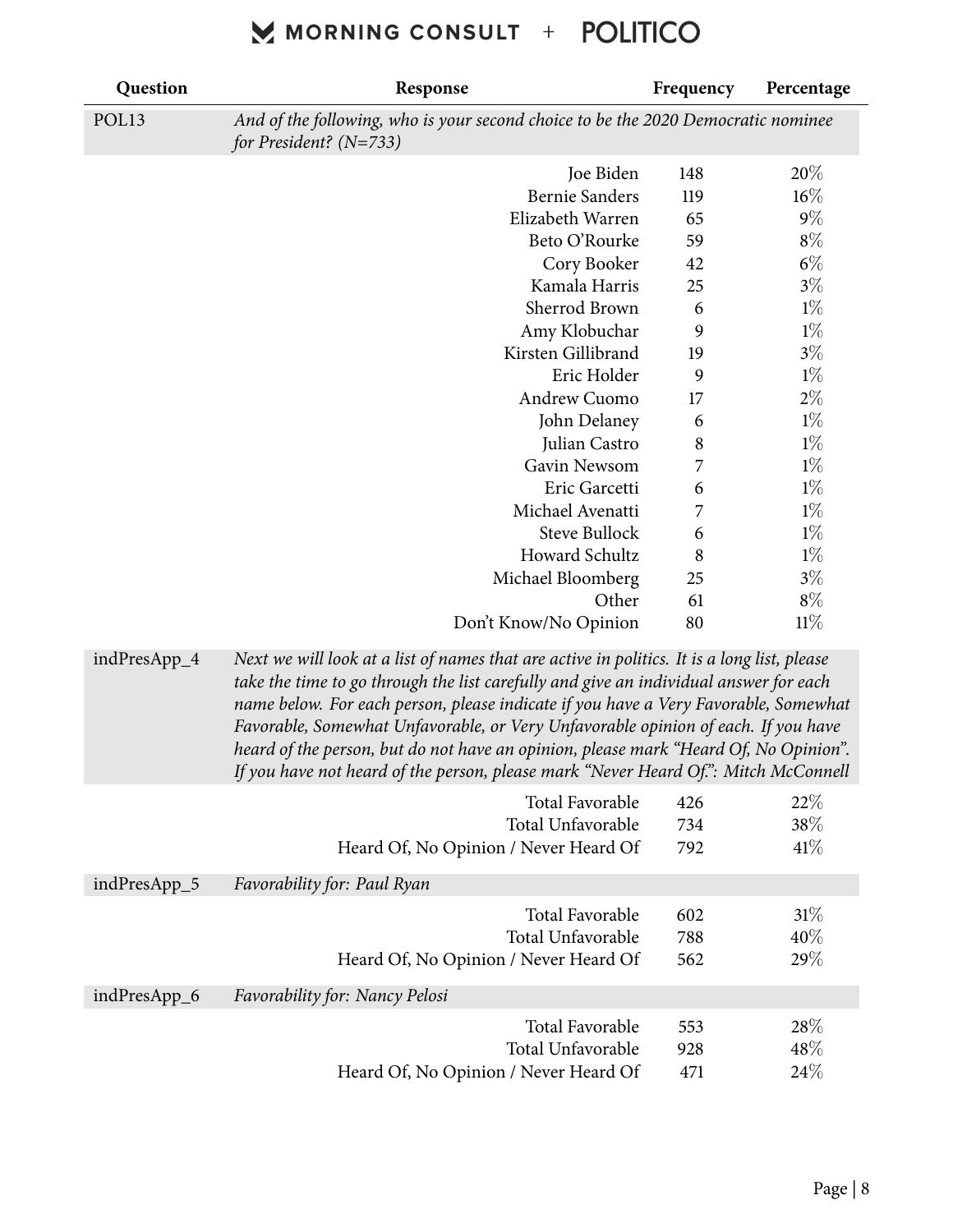| Question      | Response                                       | Frequency | Percentage |  |
|---------------|------------------------------------------------|-----------|------------|--|
| indPresApp_7  | <b>Favorability for: Charles Schumer</b>       |           |            |  |
|               | <b>Total Favorable</b>                         | 397       | 20%        |  |
|               | Total Unfavorable                              | 655       | $34\%$     |  |
|               | Heard Of, No Opinion / Never Heard Of          | 900       | 46%        |  |
| indPresApp_8  | Favorability for: Mike Pence                   |           |            |  |
|               | Total Favorable                                | 815       | 42%        |  |
|               | Total Unfavorable                              | 754       | 39%        |  |
|               | Heard Of, No Opinion / Never Heard Of          | 383       | 20%        |  |
| indPresApp_9  | <b>Favorability for: Donald Trump</b>          |           |            |  |
|               | <b>Total Favorable</b>                         | 870       | 45%        |  |
|               | Total Unfavorable                              | 980       | 50%        |  |
|               | Heard Of, No Opinion / Never Heard Of          | 102       | $5\%$      |  |
| indPresApp_10 | Favorability for: Republicans in Congress      |           |            |  |
|               | <b>Total Favorable</b>                         | 803       | 41\%       |  |
|               | Total Unfavorable                              | 918       | 47%        |  |
|               | Heard Of, No Opinion / Never Heard Of          | 232       | $12\%$     |  |
| indPresApp_11 | <b>Favorability for: Democrats in Congress</b> |           |            |  |
|               | <b>Total Favorable</b>                         | 819       | 42%        |  |
|               | Total Unfavorable                              | 887       | 45%        |  |
|               | Heard Of, No Opinion / Never Heard Of          | 246       | 13%        |  |
| indPresApp_12 | Favorability for: Melania Trump                |           |            |  |
|               | <b>Total Favorable</b>                         | 930       | $48\%$     |  |
|               | Total Unfavorable                              | 682       | 35%        |  |
|               | Heard Of, No Opinion / Never Heard Of          | 339       | 17%        |  |
| indPresApp_13 | Favorability for: Ivanka Trump                 |           |            |  |
|               | Total Favorable                                | 768       | 39%        |  |
|               | Total Unfavorable                              | 769       | 39%        |  |
|               | Heard Of, No Opinion / Never Heard Of          | 415       | 21%        |  |
| indPresApp_14 | Favorability for: Jared Kushner                |           |            |  |
|               | Total Favorable                                | 397       | 20%        |  |
|               | Total Unfavorable                              | 724       | 37%        |  |
|               | Heard Of, No Opinion / Never Heard Of          | 831       | 43%        |  |
| indPresApp_15 | Favorability for: Kellyanne Conway             |           |            |  |
|               | Total Favorable                                | 471       | 24%        |  |
|               | Total Unfavorable                              | 671       | 34\%       |  |
|               | Heard Of, No Opinion / Never Heard Of          | 810       | 42\%       |  |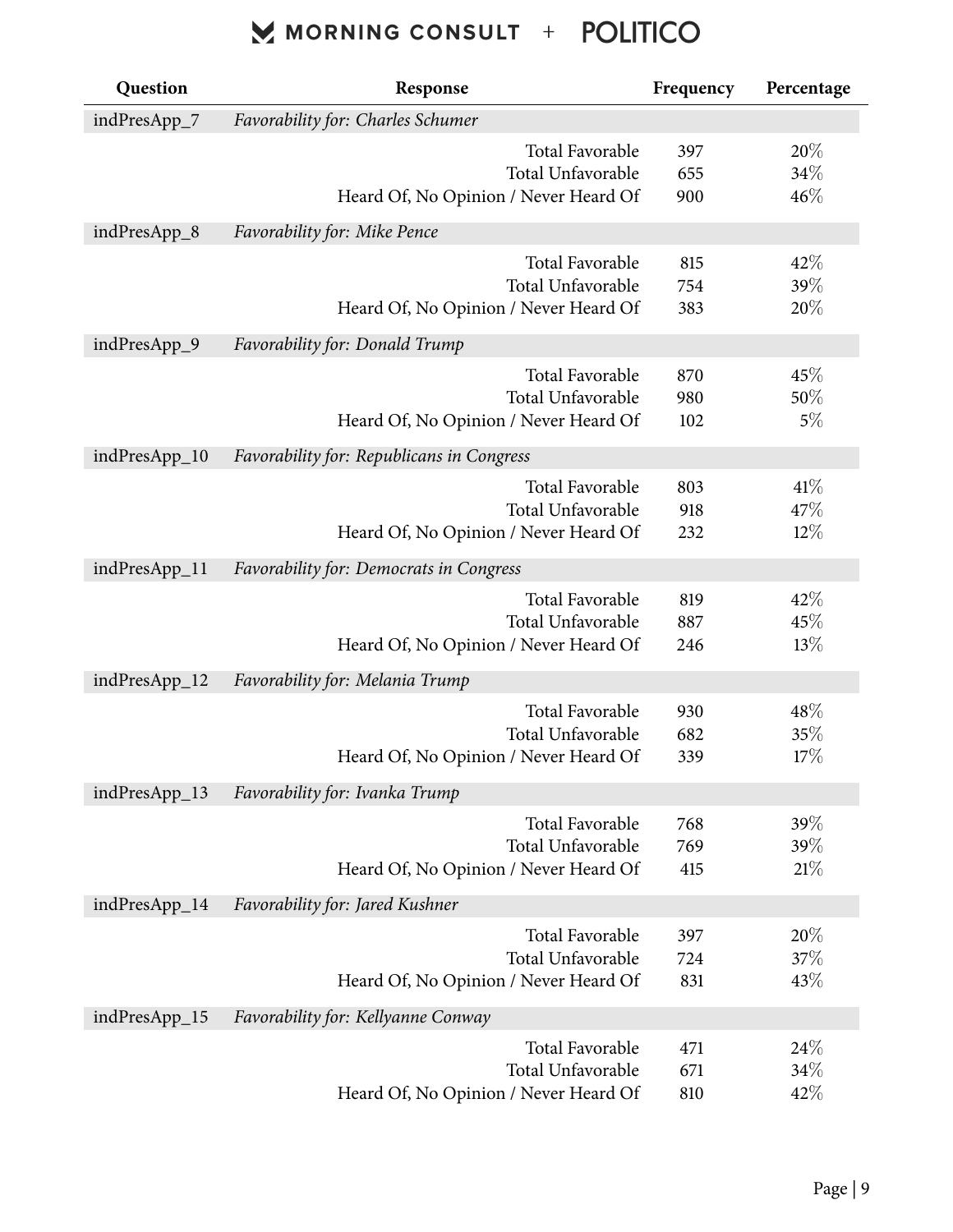| Question      | Response                                                                             | Frequency          | Percentage              |
|---------------|--------------------------------------------------------------------------------------|--------------------|-------------------------|
| indPresApp_16 | <b>Favorability for: Jeff Sessions</b>                                               |                    |                         |
|               | <b>Total Favorable</b><br>Total Unfavorable<br>Heard Of, No Opinion / Never Heard Of | 400<br>848<br>704  | 20%<br>43\%<br>36%      |
| indPresApp_17 | <b>Favorability for: Robert Mueller</b>                                              |                    |                         |
|               | <b>Total Favorable</b><br>Total Unfavorable<br>Heard Of, No Opinion / Never Heard Of | 603<br>571<br>778  | $31\%$<br>29%<br>$40\%$ |
| indPresApp_18 | Favorability for: Jim Jordan                                                         |                    |                         |
|               | <b>Total Favorable</b><br>Total Unfavorable<br>Heard Of, No Opinion / Never Heard Of | 222<br>252<br>1479 | $11\%$<br>13%<br>76%    |
| indPresApp_19 | Favorability for: Beto O'Rourke                                                      |                    |                         |
|               | Total Favorable<br>Total Unfavorable<br>Heard Of, No Opinion / Never Heard Of        | 473<br>405<br>1075 | 24%<br>21%<br>55\%      |

*Note:* Group proportions may total to larger than one-hundred percent due to rounding. All statistics are calculated for registered voters with demographic post-stratification weights applied.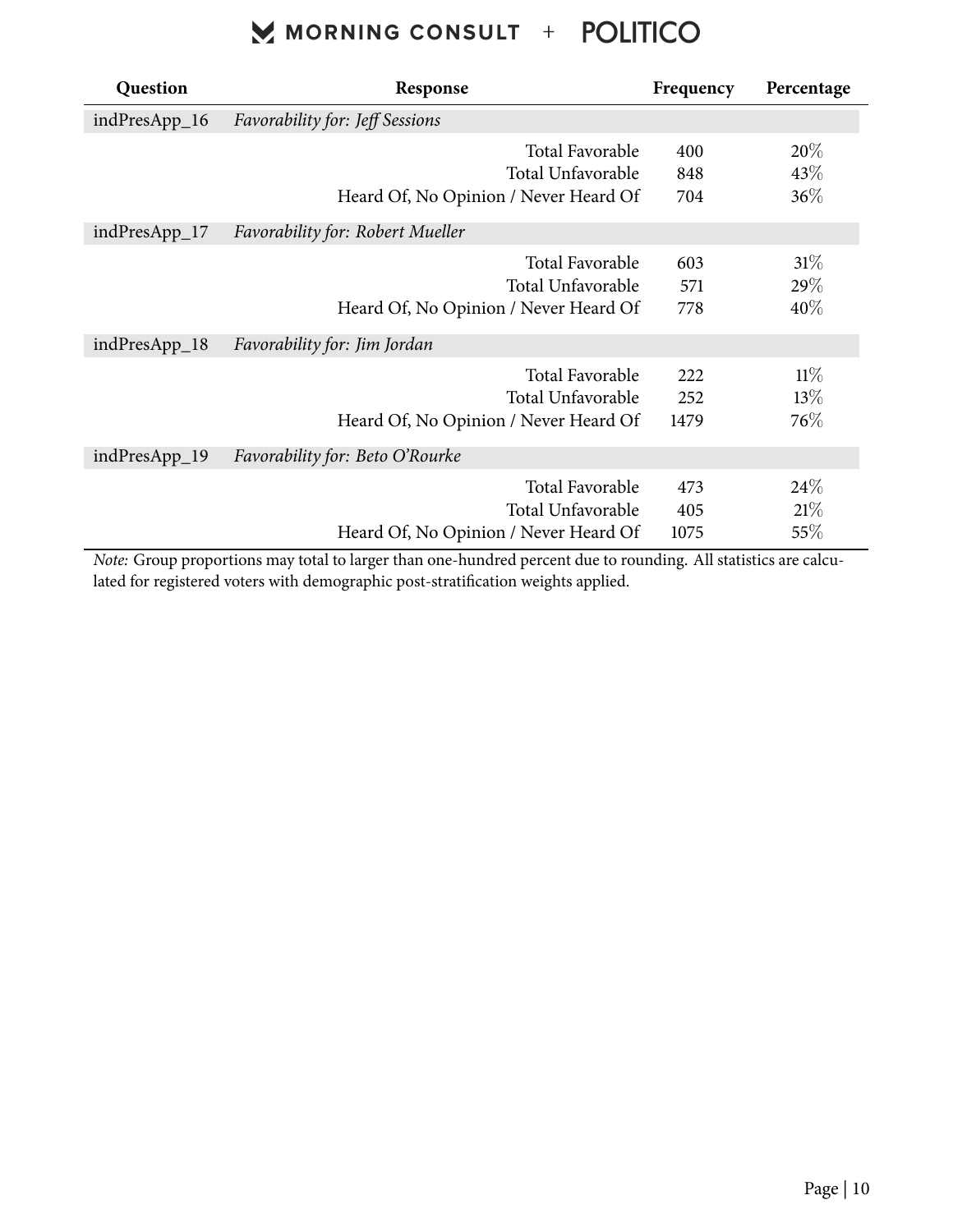#### **Respondent Demographics Summary**

| Demographic      | Group                                                                                                                                                            | Frequency                                      | Percentage                                 |
|------------------|------------------------------------------------------------------------------------------------------------------------------------------------------------------|------------------------------------------------|--------------------------------------------|
| xdemAll          | <b>Registered Voters</b>                                                                                                                                         | 1952                                           | $100\%$                                    |
| xdemGender       | Gender: Male<br>Gender: Female<br>$\boldsymbol{N}$                                                                                                               | 914<br>1038<br>1952                            | 47%<br>53%                                 |
| age5             | Age: 18-29<br>Age: 30-44<br>Age: 45-54<br>Age: 55-64<br>Age: 65+<br>$\boldsymbol{N}$                                                                             | 345<br>442<br>363<br>348<br>454<br>1952        | 18%<br>23\%<br>19%<br>18%<br>23%           |
| demAgeGeneration | Generation Z: 18-21<br>Millennial: Age 22-37<br>Generation X: Age 38-53<br>Boomers: Age 54-72<br>$\boldsymbol{N}$                                                | 104<br>481<br>541<br>693<br>1819               | $5\%$<br>25%<br>28%<br>36%                 |
| xpid3            | PID: Dem (no lean)<br>PID: Ind (no lean)<br>PID: Rep (no lean)<br>$\boldsymbol{N}$                                                                               | 733<br>444<br>775<br>1952                      | 38%<br>23%<br>40%                          |
| xpidGender       | PID/Gender: Dem Men<br>PID/Gender: Dem Women<br>PID/Gender: Ind Men<br>PID/Gender: Ind Women<br>PID/Gender: Rep Men<br>PID/Gender: Rep Women<br>$\boldsymbol{N}$ | 316<br>417<br>243<br>201<br>355<br>420<br>1952 | 16%<br>21%<br>$12\%$<br>10%<br>18\%<br>22% |
| xdemIdeo3        | Ideo: Liberal (1-3)<br>Ideo: Moderate (4)<br>Ideo: Conservative (5-7)<br>$\boldsymbol{N}$                                                                        | 657<br>379<br>694<br>1730                      | 34%<br>19%<br>36%                          |
| xeduc3           | Educ: College<br>Educ: Bachelors degree<br>Educ: Post-grad<br>$\boldsymbol{N}$                                                                                   | 1228<br>462<br>263<br>1952                     | 63%<br>24%<br>13%                          |

#### **Summary Statistics of Survey Respondent Demographics**

Continued on next page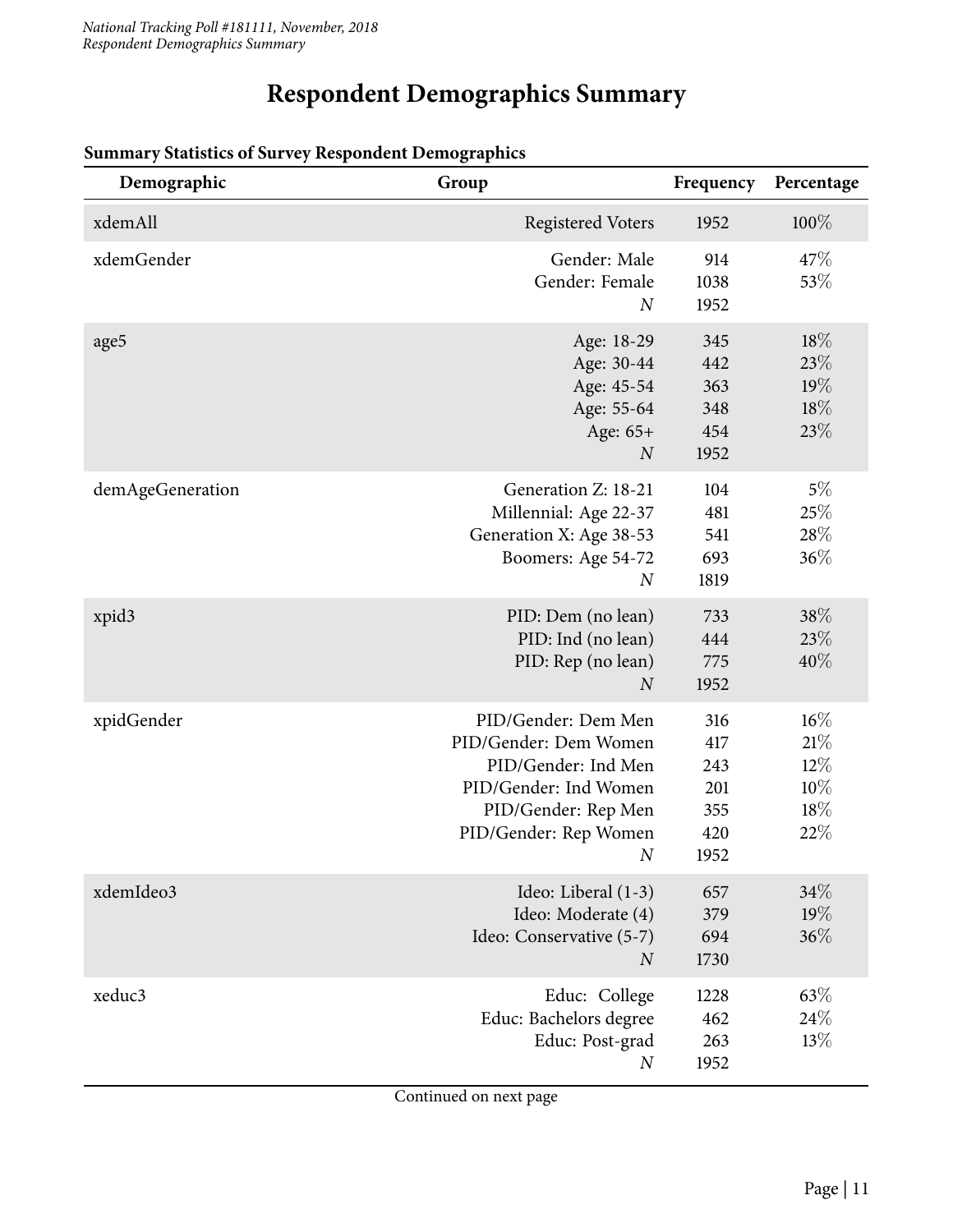| Demographic  | Group                                                                                                                                                                                                     | Frequency                                                   | Percentage                                                             |
|--------------|-----------------------------------------------------------------------------------------------------------------------------------------------------------------------------------------------------------|-------------------------------------------------------------|------------------------------------------------------------------------|
| xdemInc3     | Income: Under 50k<br>Income: 50k-100k<br>Income: 100k+<br>$\overline{N}$                                                                                                                                  | 1082<br>615<br>255<br>1952                                  | 55%<br>32%<br>13%                                                      |
| xdemWhite    | Ethnicity: White                                                                                                                                                                                          | 1579                                                        | $81\%$                                                                 |
| xdemHispBin  | Ethnicity: Hispanic                                                                                                                                                                                       | 189                                                         | $10\%$                                                                 |
| demBlackBin  | Ethnicity: Afr. Am.                                                                                                                                                                                       | 248                                                         | 13%                                                                    |
| demRaceOther | Ethnicity: Other                                                                                                                                                                                          | 126                                                         | $6\%$                                                                  |
| xrelNet      | Relig: Protestant<br>Relig: Roman Catholic<br>Relig: Something Else<br>$\boldsymbol{N}$                                                                                                                   | 462<br>387<br>179<br>1027                                   | 24\%<br>20%<br>$9\%$                                                   |
| xreligion1   | Relig: Jewish                                                                                                                                                                                             | 54                                                          | $3\%$                                                                  |
| xreligion2   | Relig: Evangelical<br>Relig: Non-Evang. Catholics<br>$\overline{N}$                                                                                                                                       | 707<br>320<br>1027                                          | 36%<br>$16\%$                                                          |
| xreligion3   | Relig: All Christian<br>Relig: All Non-Christian<br>$\boldsymbol{N}$                                                                                                                                      | 1027<br>249<br>1277                                         | 53%<br>13%                                                             |
| xdemUsr      | Community: Urban<br>Community: Suburban<br>Community: Rural<br>$\boldsymbol{N}$                                                                                                                           | 442<br>897<br>613<br>1952                                   | 23%<br>46%<br>31%                                                      |
| xdemEmploy   | <b>Employ: Private Sector</b><br><b>Employ: Government</b><br>Employ: Self-Employed<br>Employ: Homemaker<br>Employ: Student<br>Employ: Retired<br>Employ: Unemployed<br>Employ: Other<br>$\boldsymbol{N}$ | 613<br>149<br>173<br>132<br>63<br>471<br>175<br>176<br>1952 | $31\%$<br>$8\%$<br>$9\%$<br>$7\%$<br>$3\%$<br>$24\%$<br>$9\%$<br>$9\%$ |
| xdemMilHH1   | Military HH: Yes<br>Military HH: No<br>$\boldsymbol{N}$                                                                                                                                                   | 410<br>1542<br>1952                                         | 21%<br>79%                                                             |

#### **Summary Statistics of Survey Respondent Demographics**

Continued on next page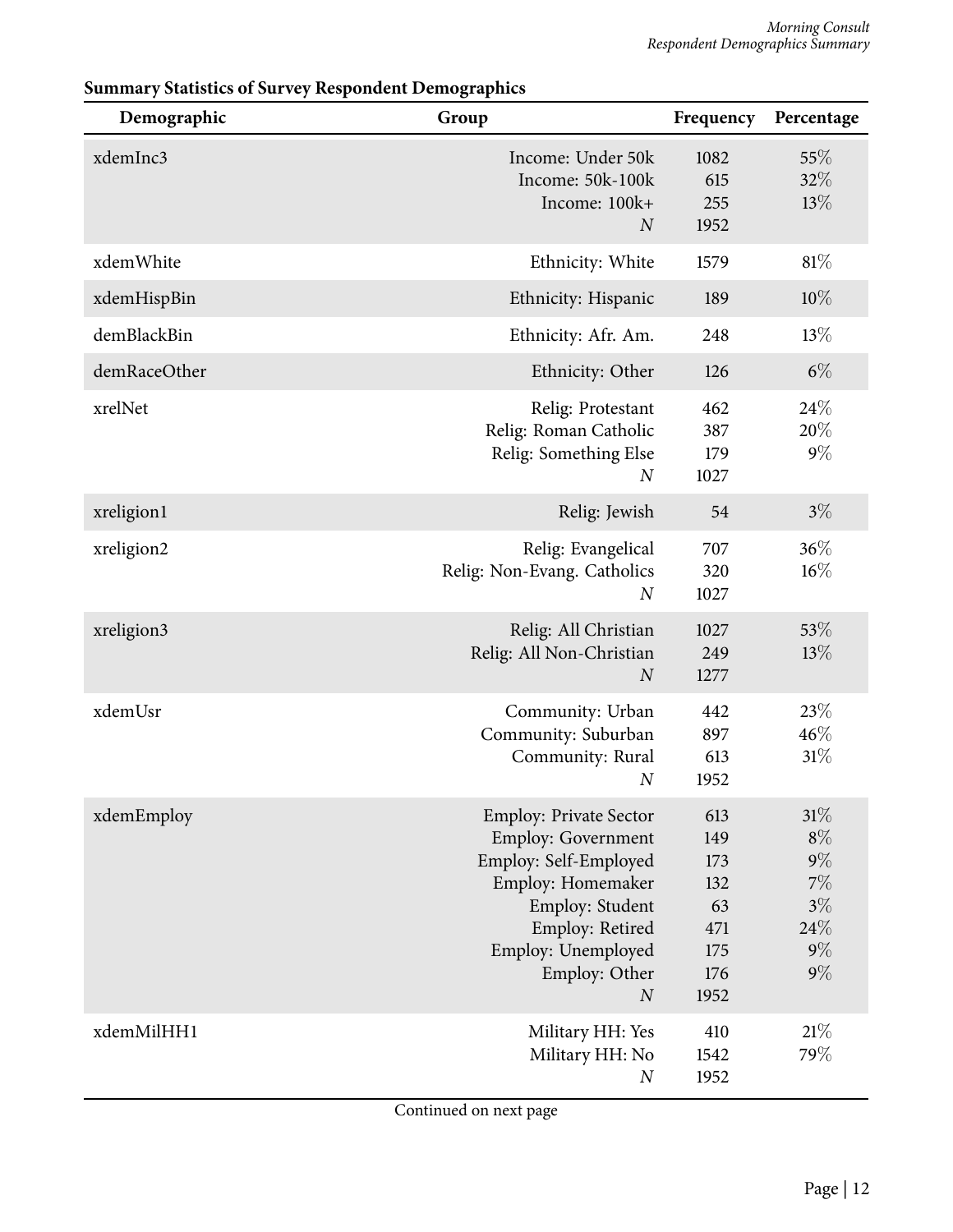| Demographic    | Group                                                                                                                                                                                                                  | Frequency                                                  | Percentage                                                      |
|----------------|------------------------------------------------------------------------------------------------------------------------------------------------------------------------------------------------------------------------|------------------------------------------------------------|-----------------------------------------------------------------|
| xnrl           | RD/WT: Right Direction<br>RD/WT: Wrong Track<br>$\boldsymbol{N}$                                                                                                                                                       | 814<br>1138<br>1952                                        | 42%<br>58%                                                      |
| Trump_Approve  | Trump Job Approve<br>Trump Job Disapprove<br>$\boldsymbol{N}$                                                                                                                                                          | 883<br>973<br>1856                                         | 45%<br>50%                                                      |
| Trump_Approve2 | Trump Job Strongly Approve<br>Trump Job Somewhat Approve<br>Trump Job Somewhat Disapprove<br>Trump Job Strongly Disapprove<br>$\boldsymbol{N}$                                                                         | 474<br>410<br>221<br>752<br>1856                           | 24\%<br>21%<br>11%<br>39%                                       |
| xnr3           | #1 Issue: Economy<br>#1 Issue: Security<br>#1 Issue: Health Care<br>#1 Issue: Medicare / Social Security<br>#1 Issue: Women's Issues<br>#1 Issue: Education<br>#1 Issue: Energy<br>#1 Issue: Other<br>$\boldsymbol{N}$ | 528<br>351<br>400<br>266<br>101<br>148<br>59<br>99<br>1952 | 27%<br>$18\%$<br>20%<br>14%<br>$5\%$<br>$8\%$<br>$3\%$<br>$5\%$ |
| xsubVote16O    | 2016 Vote: Hillary Clinton<br>2016 Vote: Donald Trump<br>2016 Vote: Someone else<br>2016 Vote: Didnt Vote<br>$\boldsymbol{N}$                                                                                          | 676<br>741<br>161<br>371<br>1948                           | 35%<br>38%<br>$8\%$<br>19%                                      |
| xsubVote14O    | Voted in 2014: Yes<br>Voted in 2014: No<br>$\boldsymbol{N}$                                                                                                                                                            | 1354<br>598<br>1952                                        | 69%<br>31%                                                      |
| xsubVote12O    | 2012 Vote: Barack Obama<br>2012 Vote: Mitt Romney<br>2012 Vote: Other<br>2012 Vote: Didn't Vote<br>$\boldsymbol{N}$                                                                                                    | 808<br>544<br>72<br>525<br>1950                            | 41%<br>28%<br>$4\%$<br>27%                                      |
| xreg4          | 4-Region: Northeast<br>4-Region: Midwest<br>4-Region: South<br>4-Region: West<br>$\boldsymbol{N}$                                                                                                                      | 348<br>448<br>729<br>427<br>1952                           | 18%<br>$23\%$<br>37%<br>22%                                     |

#### **Summary Statistics of Survey Respondent Demographics**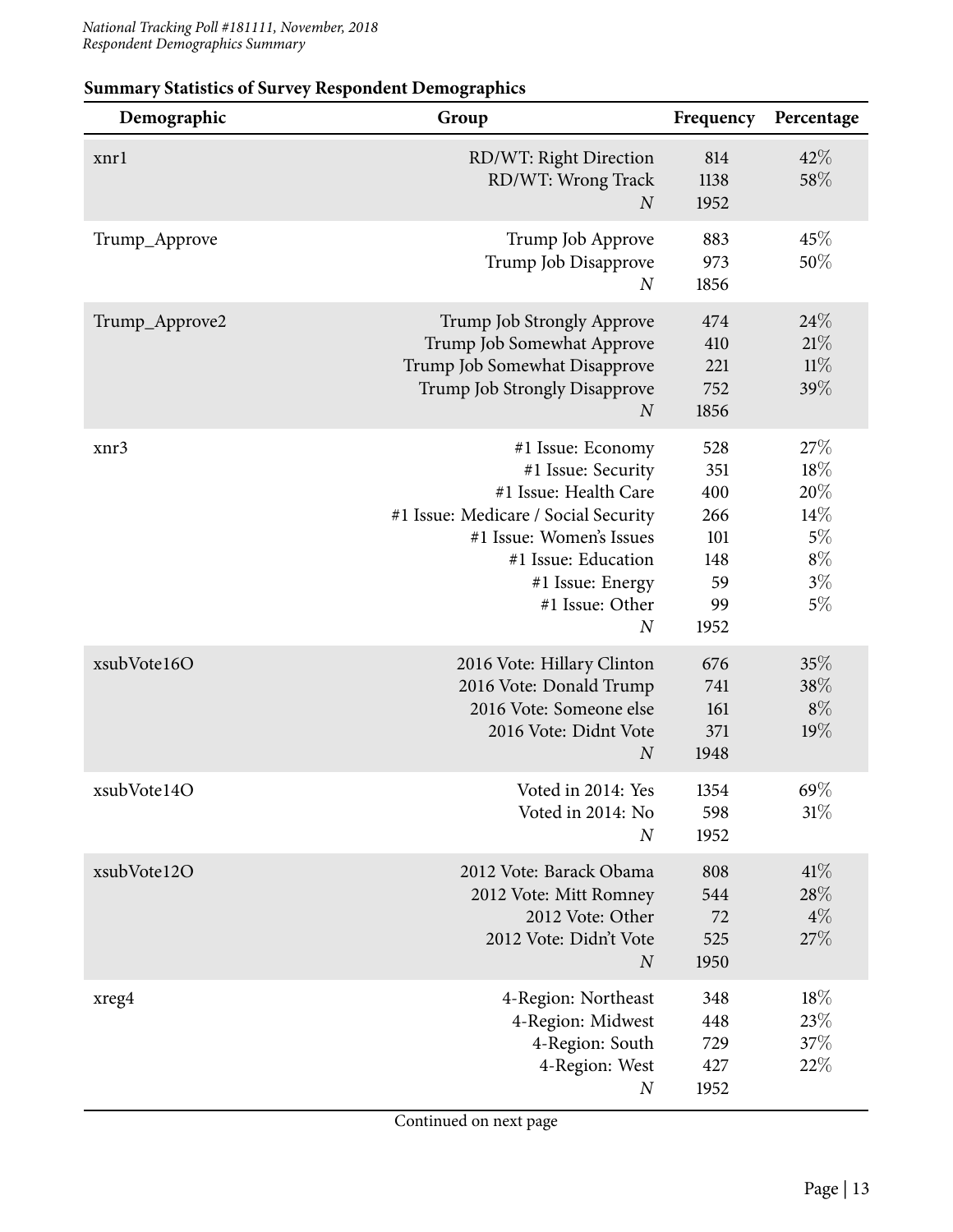| Demographic    | Group                                                                                                                     | Frequency                        | Percentage                    |
|----------------|---------------------------------------------------------------------------------------------------------------------------|----------------------------------|-------------------------------|
| Trump_Fav      | Favorable of Trump<br>Unfavorable of Trump<br>N                                                                           | 870<br>980<br>1850               | 45%<br>50\%                   |
| Trump_Fav_FULL | Very Favorable of Trump<br>Somewhat Favorable of Trump<br>Somewhat Unfavorable of Trump<br>Very Unfavorable of Trump<br>N | 497<br>373<br>172<br>808<br>1850 | 25%<br>19%<br>$9\%$<br>$41\%$ |

#### **Summary Statistics of Survey Respondent Demographics**

*Note:* Group proportions may total to larger than one-hundred percent due to rounding. All statistics are calculated with demographic post-stratification weights applied.